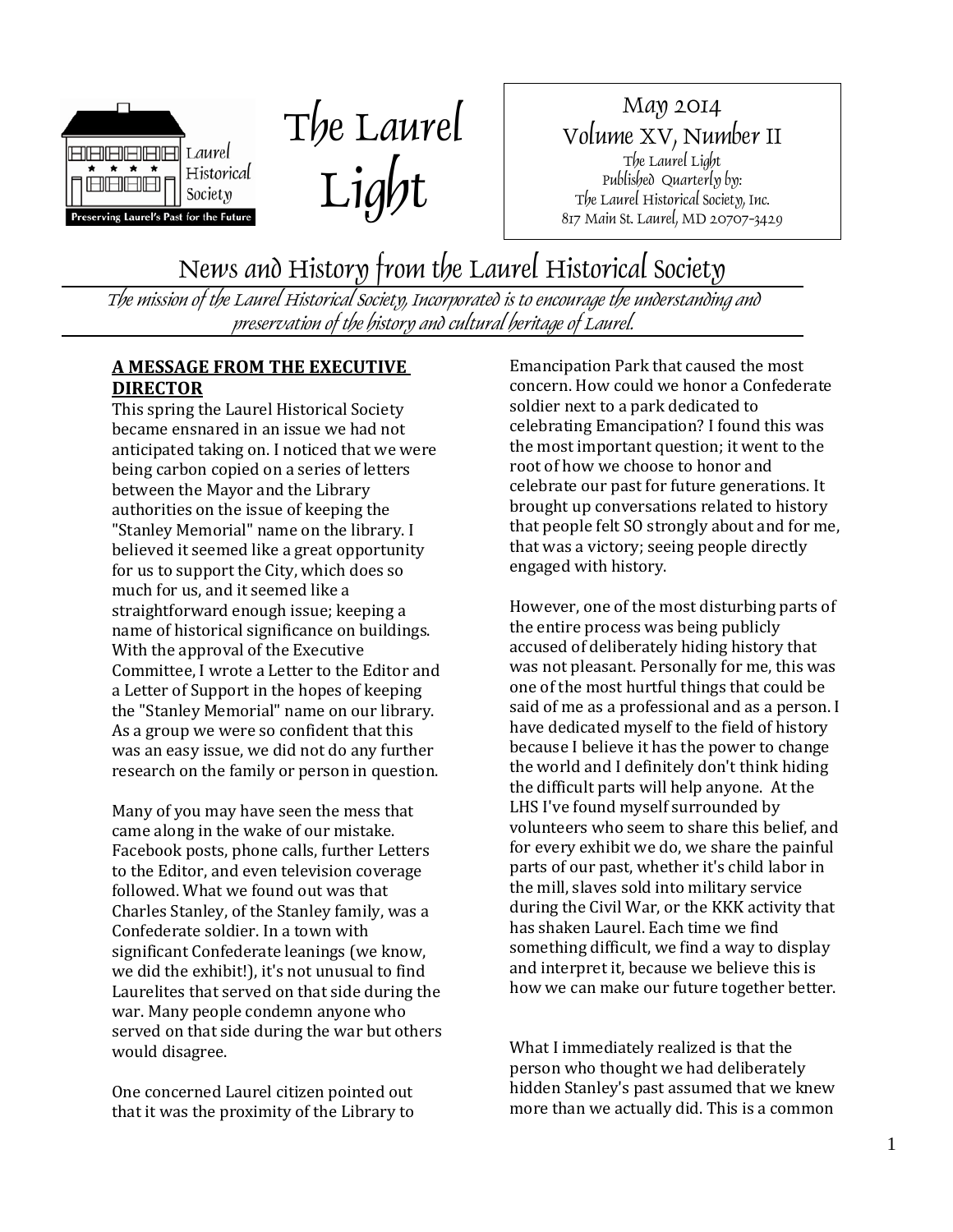misconception about us; many people think because we work to preserve and interpret Laurel's past that we have the monopoly on all of the information. Unfortunately (or fortunately), that is not the case. There is MUCH we don't know about Laurel's past, which is why we so often look to our members, volunteers, and visitors to better understand what has happened. After talking with the party who had learned more about Stanley's past, we quickly learned we had a lot in common. We talked about the difficulty of being responsible to our audience while there is so much we don't know and how we are always looking to learn as in this case. Well, we learned a couple of things:

1) There are certain things in history that will always be a flashpoint. I'm not sure there's always a right or a wrong answer on these issues. Perhaps more importantly for us is to realize that people who feel passionately about these issues are engaged in history in a very important way. They are engaged on an emotional, real level that means history really matters to them. 2) People will always assume that the LHS knows more than we do. And that is a GREAT problem; we love that you look at us as your community resource for Laurel's history. But, it is impossible for us to know everything unless you continue to help us preserve the stories of our past. So, when you find out something new about Laurel, please share that information with us; we'd love to hear it!

So, what's next? We're looking to plan a program for the summer/fall with the City on what we've found about Stanley. We have found some really interesting things, both good and bad, that indicate history does in fact live in a grey area. And it's in that grey area that we all begin to better understand our past and how we can use it to make a better future together.

Lindsey Baker

## **A MESSAGE FROM THE CHAIRMAN OF THE BOARD**

We held elections for Officers and Board members at our Annual Meeting. Those newly elected will take office on July 1<sup>st</sup>.

The new officers are as follows: Steve Hubbard, President Abram Fox, Vice President Marlene Frazier, Recording Secretary Amy Junewick, Corresponding Secretary Jim McCeney, Treasurer

Other Board Members include: Re-elected for 2014 – 2016 Mike Boivin Frances Brooks Jhanna Levin Karen Lubieniecki

Elected for 2014 – 2016 Lisa Everett

Our appreciation and thanks to Regina Mima for her four years of service on the Board and as Corresponding Secretary, and welcome Amy Junewick and Lisa Everett as new members of the Board. Terms run two years and approximately half the board is due for election each year.

Jim McCeney

#### **BOARD MEETING SCHEDULE**

LHS Board meetings are held the  $4<sup>th</sup>$ Thursday of each January, April, July, and October. The next meeting is July 24, 2014. Members are welcome to attend. They are held in the Pool Meeting Room at 7:30 PM.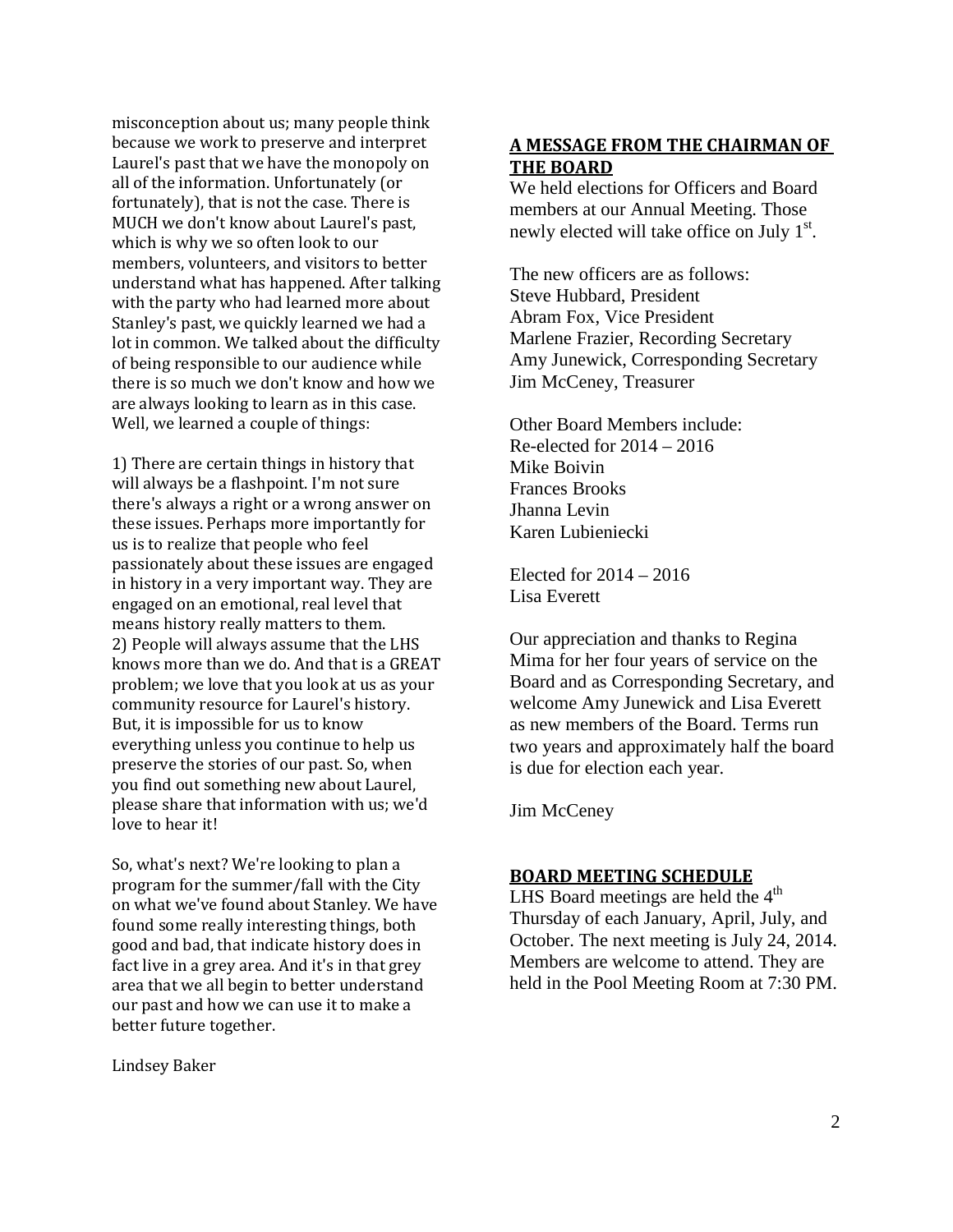## **Thank you from the lhs for the GALA donations from the following individuals and businesses!**

**Main Street Pharmacy Councilwoman Mary Lehman Maryland Jockey Club Quatrefoil Laurel Board of Trade Dr. and Mrs. J. Richard Compton Resource Enterprises, Inc. Akbar Masood, DDS Cork 'N Bottle Mrs. Glenn Feagin Schembari Family Dentistry PC Mr. and Mrs. Robert Newkirk**

# **Lost Laurel Table Sponsors**

Bobbi and Jim McCeney Eldridge/Levin Families Laurel Board of Trade Old Town Neighbors Revere Bank

## **Lost and Found Laurel Donors**

Lesley and John Brinton Wayne and Darlene Cotten Joan Fitzgerald Joanna Tyson Kurtz Jim and Bobbi McCeney James and Virginia Mentall Lou and Carole Montesi Bob and Bea Newkirk Rich and Shari Pollard Ron and Vi Turley

## **Auction Item contributors:**

A. M. Kroop and Sons Annapolis Summer Garden Theatre Baltimore Ravens Baltimore Symphony Orchestra

Bra La La Brunswick Columbia Lanes Brunswick Heritage Museum Byrd Aire Calvert Marine Museum College Park Aviation Museum Kathleen Dalphonse Executive Electrolysis Barbara Feagin Abram Fox Friends of the Greenbelt Museum Friends of the LHS Fulton Station Jewelers Geppi's Entertainment Museum Giant Food Historical Society of Baltimore County Doug Humphrey Jewish Museum of Maryland Looney's Pub Maple Lawn Grill Marilyn Johnson Design Studio, LLC Jim and Bobbi McCeney Margie McCeney National Historical Museum of Transportation, Inc. Newton White Mansion Pat's Hallmark Office of the Mayor – City of Laurel The Pearl Spa Gertrude L. Poe Prince George's County Library System Ranazul Restaurant Joan Ratigan Red, Hot & Blue River Hill Garden Center Sandy Spring Museum Six Flags America Sovereign Service Sports Cards Heros Tampico Tex Mex Grill Total Wine The Walters Art Museum Wegman's Weis Markets Woodhall Wine Cellars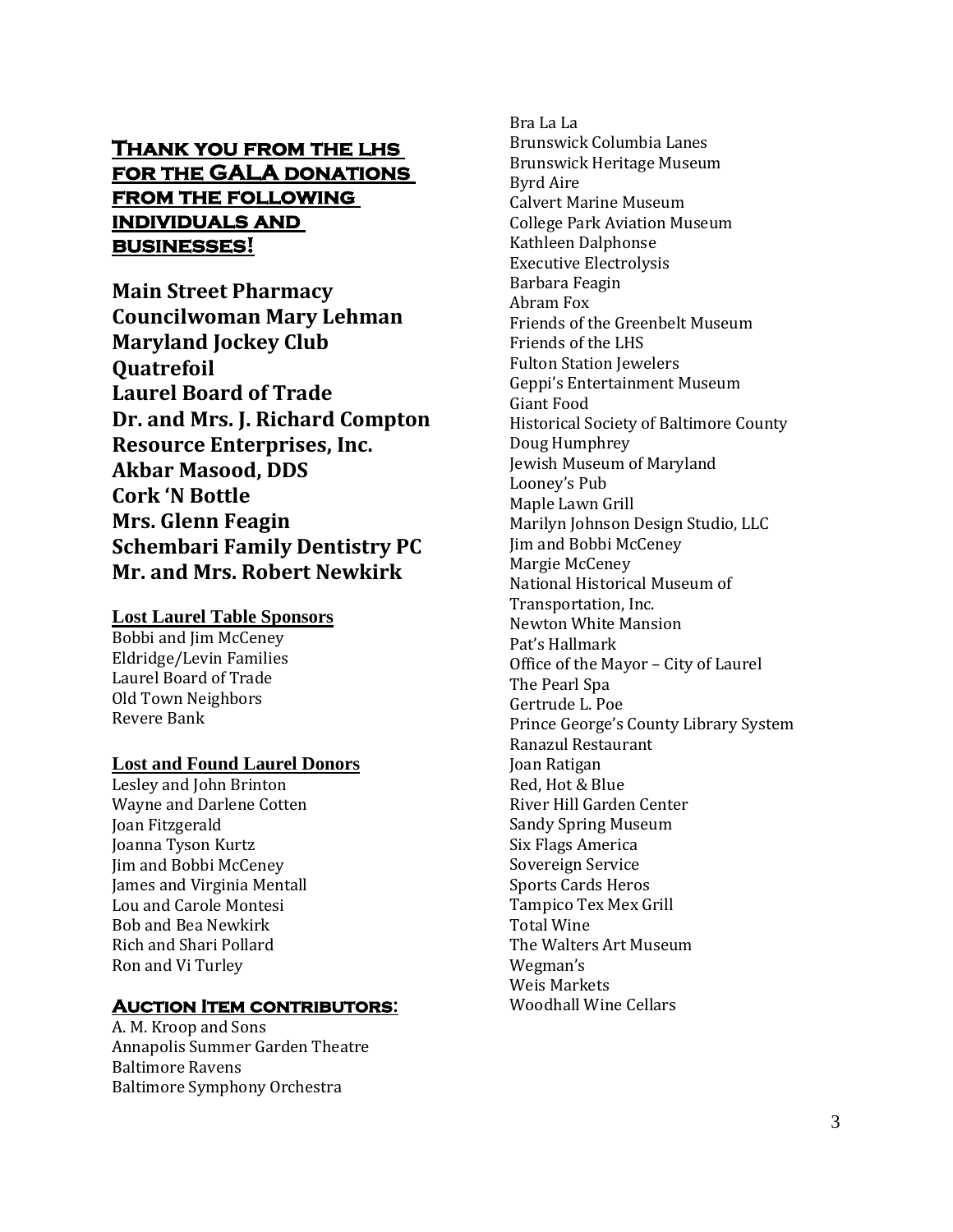#### **Gala Booklet Advertisers:**

Academy Ford Brenda and Jeff Blitz Dr. and Mrs. J. Richard Compton Cork 'N Bottle Liquors Curry Leaf Indian Cuisine Donaldson Funeral Home The Downs Law Firm, P.C. Eldridge/Levin Families Executive Electrolysis, Eileen Collins Greenberg Gibbons, Towne Centre Laurel Grimm and Parker Architects, Laurel Library A. M. Kroop & Sons, Inc. Latin Image Salon Laurel Board of Trade Laurel Park The Law Offices of Eldridge & Nachtman Mary Lehman, Councilmember District I Main Street Pharmacy McGowen & Cecil, LLC, Michael McGowan Minuteman Press Morningside House of Laurel Pearl Dental Center of Laurel Lakes, Akbar Masood, DDS PegLegVintage, Chad & Krisi Hora Prince George's County Government **Ouatrefoil** Resource Enterprises, Inc. Revere Bank, Gloria Williams R. L. Thompson Electrical Contractor Schembari Family Dentistry, PC St. Philip's Episcopal Church Snow Hill Garden Club Sport Automotive, Randy Anastasi Toucan Taco

We would like to give a particular thank you to Richard Friend for his immense help with the current exhibit and his help with the gala booklet and décor'. Richard's fabulous book "Lost Laurel" is available for purchase in the Museum Shop.

## *PLEASE PATRONIZE OUR SUPPORTERS!* **July 11-12 1864: Laurel Escapes a Civil War Battle**

By Ken Skrivseth & Karen Lubieniecki



In 1864 the Civil War fighting came within three miles of Laurel. In July Ulysses Grant and others were concerned that plans for a new invasion were underway. Confederate General Jubal Early defeated General Lew Wallace at the Battle of Monocacy and advanced to Washington, DC, where he ultimately reached Fort Stevens, on the outskirts of DC. Confederate Brigadier General Bradley T. Johnson, part of this effort, was assigned the task of freeing prisoners at Point Lookout and destroying the Union railroads. He started for Laurel, an important railroad bridge crossing point.

Reports suggest that on July 12, Johnson got within three miles of Laurel. But scouts reported that the railroad there was too strongly guarded with possibly 500-600 troops. Johnson turned and headed instead for Beltsville, where his troops were able to cut eight telegraph lines, and torch twenty gondolas, ballast cars and other railroad property. They also repulsed some Union cavalry who advanced from Fort Lincoln. Ironically, the Laurel based troops had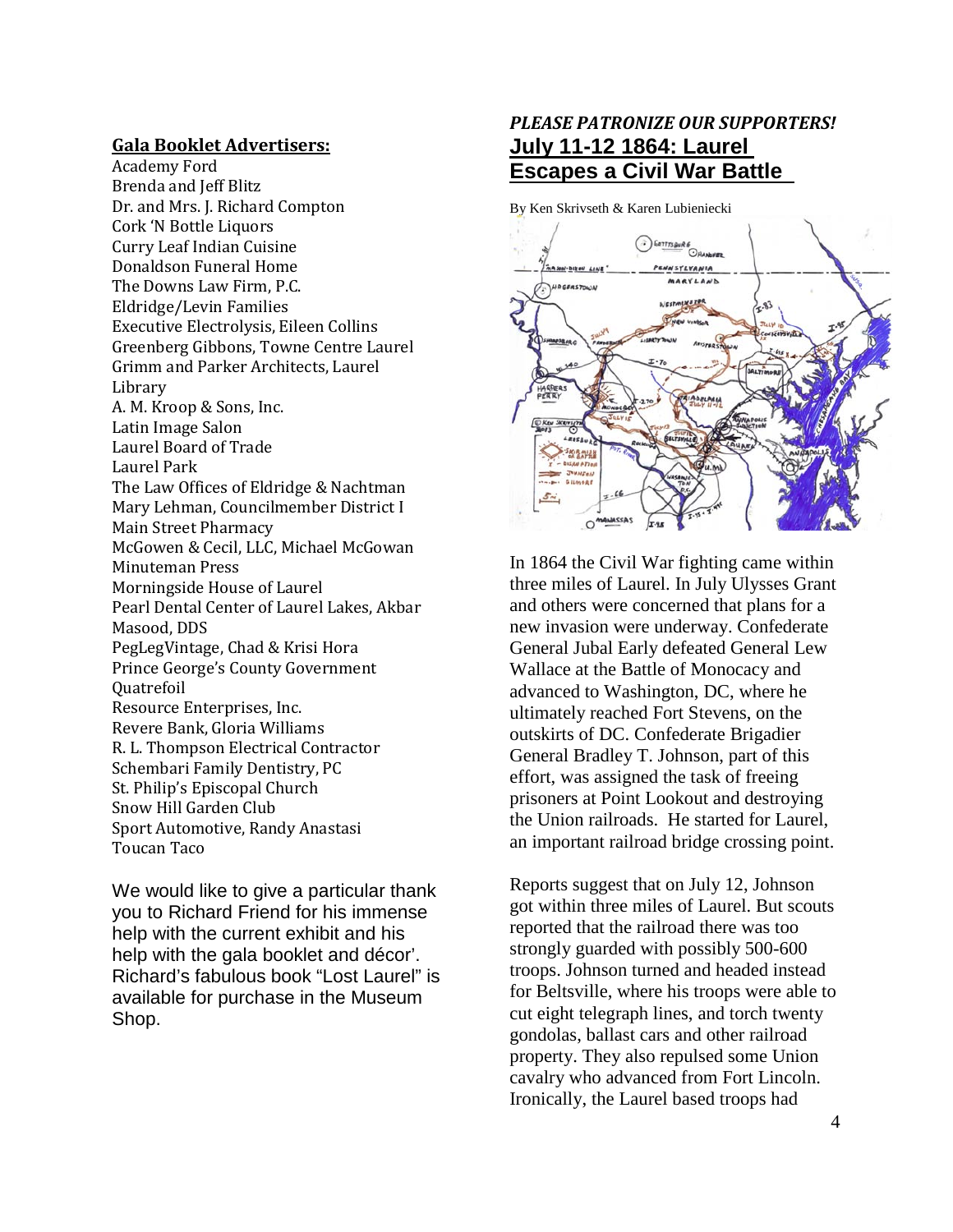already been moved further north to avoid being overwhelmed by Johnson's forces and Laurel was spared.

Later that day, about 400 Confederate soldiers led by Johnson stayed on the grounds of Maryland Agricultural College (now University of Maryland). A local legend claims that soldiers were "warmly welcomed" by then University President Henry Onderdonk, a Confederate sympathizer, and that the cavalrymen were thrown a party on the campus nicknamed "The Old South Ball." Late that evening or the next morning the soldiers rode off to connect with Confederate forces that were opposing the Union at Fort Stevens near Tenlytown in Washington, DC. Though there are conflicting narratives, the above "dinner" was no doubt after and not before the Laurel/Beltsville raids, since Johnson was coming in from the North.



#### **MUSEUM NEWS**

New items are always being donated to the Museum. One recent item, a wedding gown and a man's wedding suit worn by Stella and Frank Hance in 1906 were donated by Beth Elliot, their grand daughter. The gift included not only her grandparents dress & suit but Stella's petticoats, shoes and gloves. Also donated were a late 19th century calico bonnet, a turn of the century women's walking suit and a beautiful dress. The Hance sisters ran a store on Main Street and the vegetables they sold were raised on their brother Frank's farm. Stella and Frank's daughter and Beth Elliot's mother, Elizabeth Lammers, volunteered in the early days of the Museum. What a priceless piece of Laurel history from a Laurel family!

Now available in the Library for genealogy research are three volumes titled "Freedom & Slavery Documents of the District of Columbia". These include the years 1792 to 1822 and are a record of bills of sale, certificates of freedom, certificates of slavery, emancipations and manumissions recorded in the District.

*Lost and Found Laurel* runs until December 21, 2014. The Laurel Museum is open Wednesdays and Fridays 10 AM - 2 PM, and Sundays 1 - 4 PM and is free. Visits by school groups and tours over 10 people can be scheduled on other days by appointment. The John Brennan Research Library is open Mondays by appointment. For more information visit laurelhistoricalsociety.org.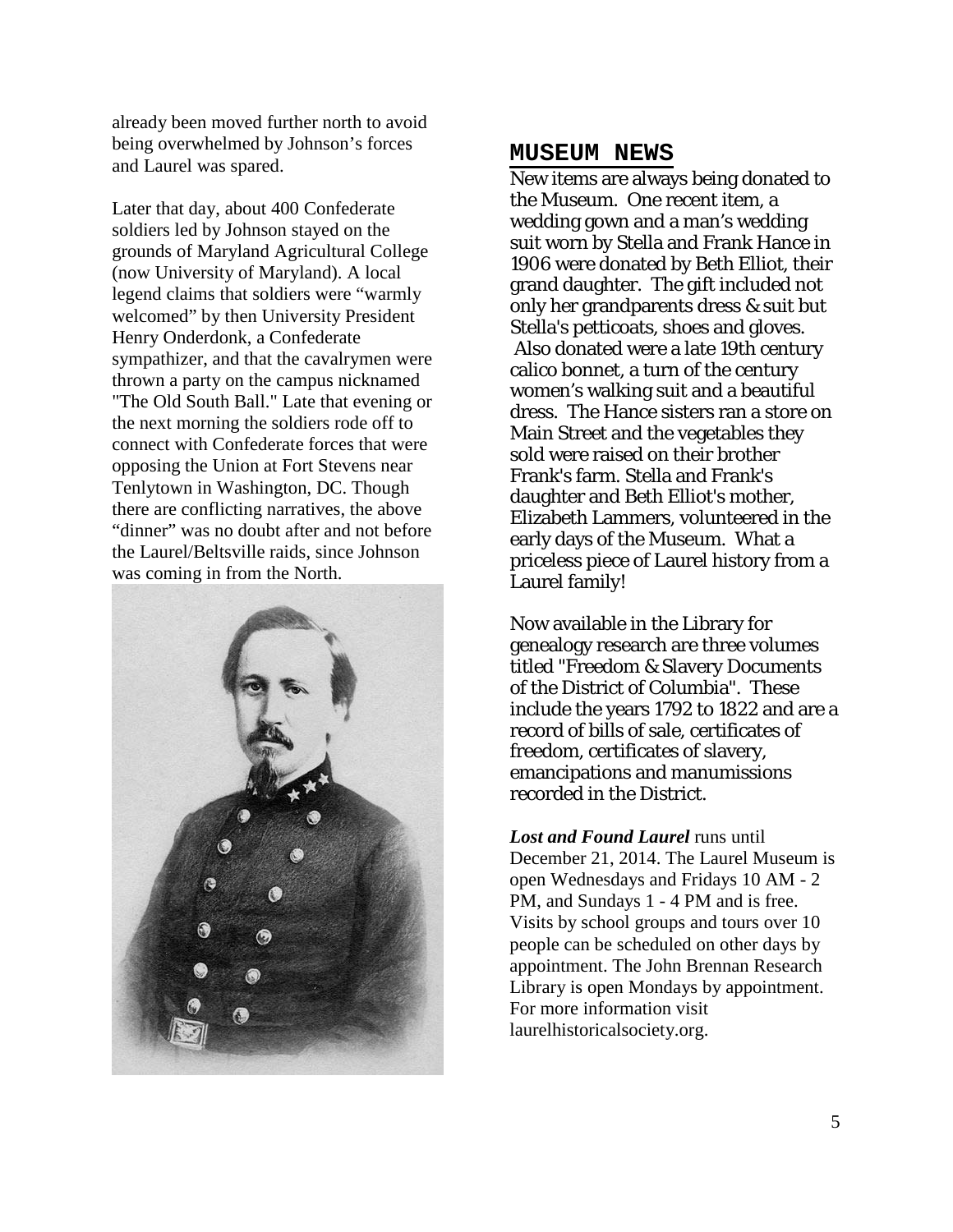## **MEMBER NEWS**

Members are the life-line of our organization. Look for your membership renewal soon and please consider becoming a Life Member. Many of your friends and neighbors have done so and their dedication is appreciated. Please renew today!

#### **Please welcome our new members:**

Daniel Chandler Karen Eaton Donald Eddins Gary Fitzgerald II Linda Houck The Reverend Dr. Sheila N. McJilton Michaelle Pascale Dorothy Sullivan Justin Towson Maria and Phil Wilder

We are happy to have you!

**Please welcome our new volunteers:** Frances Fliss

THANK YOU FOR VOLUNTEERING! We are happy to have you.

## **Volunteers Needed!**

The Laurel Museum needs volunteers for Fridays (10 am - 12 pm and 12 pm - 2 pm) and Sundays (1 pm - 4 pm). Volunteers are needed to serve as docents and handle shop sales. Training is available. If you are interested in volunteering, please contact Monica at assist@laurelhistoricalsociety.org or 301-

725-7975.

## **Volunteer Luncheons**

Please consider joining other volunteers for our monthly luncheons at local restaurants. Dates and times are emailed to volunteers. Bon appétit!



Photo by Monica Sturdivant

## **Members of Diven family visit Diven's Den**

Two members of the Diven family recently visited the Museum and visited our children's mascot, Diven, whose iron likeness was cast by one of their relatives in his Laurel Foundry. They visited the Museum to research the family's history in Laurel. The Diven Foundry straddled the land on what is now 347-349 Main Street (C Street didn't exist). The foundry is rumored to have supplied ornamental ironwork to the White House Conservatory!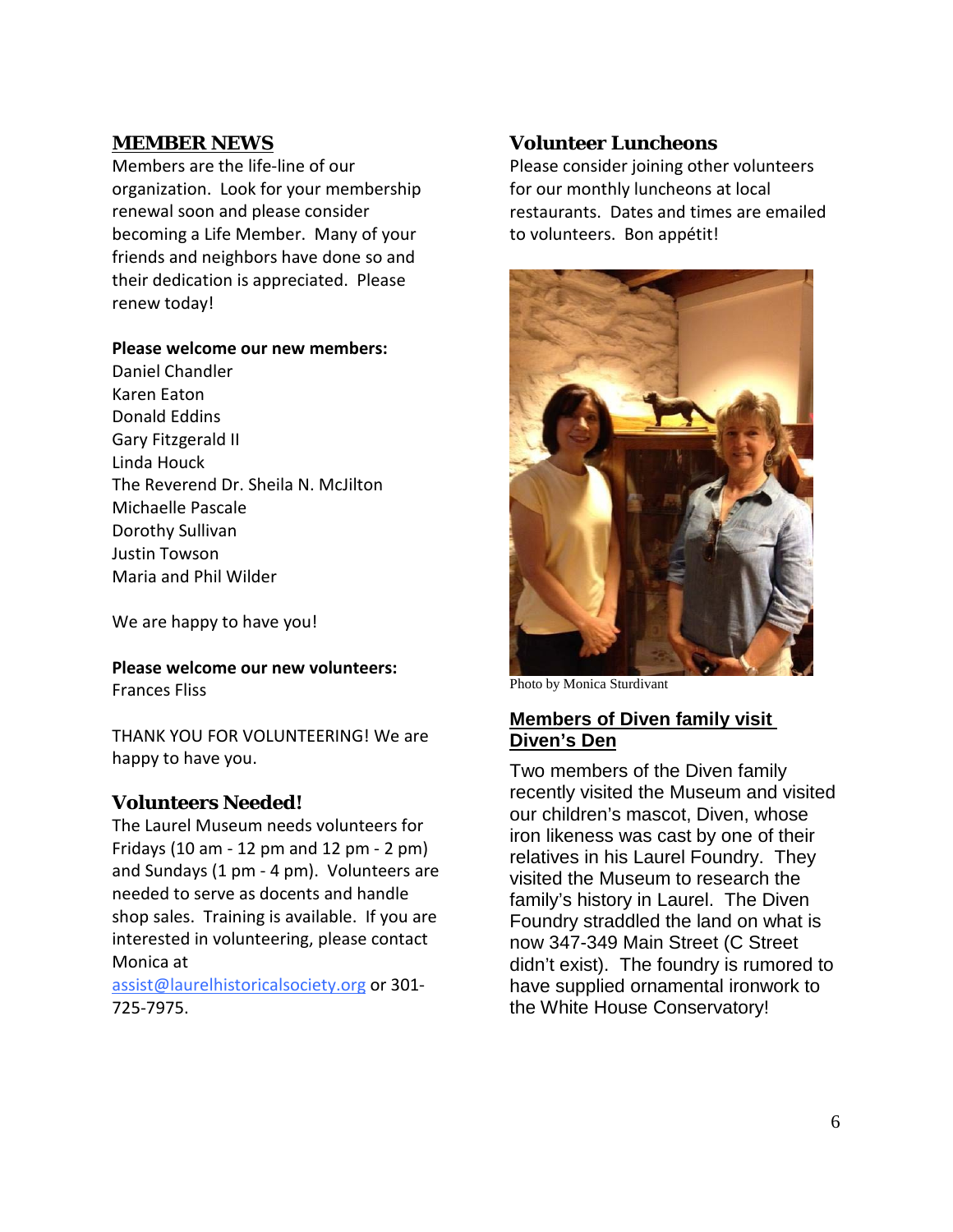

## **Children's Corner**

We will be holding a Science in the Summer Camp from August 4-8. If you are interested in helping with the program or volunteering at the Museum during program hours, please call the Museum!

# **Childhood Memories of Main Street in the 1930s LET'S TAKE A WALK PART IV**

*Submitted by Elizabeth Lee Miles Compton*

*CONTINUED FROM PREVIOUS LAUREL LIGHT newsletters…*

*The history of the 414 Main Street home begins with those who lived across the street. My father, Clyde L. Miles, Sr., was born on 10th and Montgomery Streets in 1898. Along with his parents, my father, his brother, and his six sisters moved to 415 Main Street when he was about 14 years old. They leased with expectation to buy the big frame house and land that went down to the river. He related stories of happy times spent there where there was space for a* 

*large vegetable garden, chicken yard, barn and horse and wagon. As a boy he occasionally traded an egg with the nearby bakery for a sweet roll.*

*When the owner of the property delayed his decision to sell, Dad's father built a stone and frame home across the street at 414 Main in 1924. Soon after that my father also built a stone and frame house at 416 for his bride. My mother told of moving there upon their return from their honeymoon on April 18, 1925. A young neighbor girl placed apple blossom branches on the front steps to welcome the newlyweds. I was born in that house on April 8, 1926 as was my brother Clyde L. Miles, Jr. on July 19, 1927. The next home is "Harmony House". No one is certain why it has been called that through the years. One tale is that the family, in its early days was so noisy that it acquired this label.*

*Proceeding westward next door is the original Sadler Pharmacy, another historic Laurel Building. It was also the home of Doctor Sadler's son Robert Sadler who was Laurel's well-known photographer. His images are the nucleus of the photographic history of Laurel at the turn of the 20th Century and are now available at the Museum. These brass plates were stored in the McCeney's attic for years.*

*Next door the enlarged First United Methodist church now graces the rest of the block to Fifth Street. In the 1930s the Laurel Presbyterian Church was on the corner next to the Methodist church. In the early 1960s the Methodist's purchased the land and the frame structure, and the Presbyterian Church then moved to build on Sandy*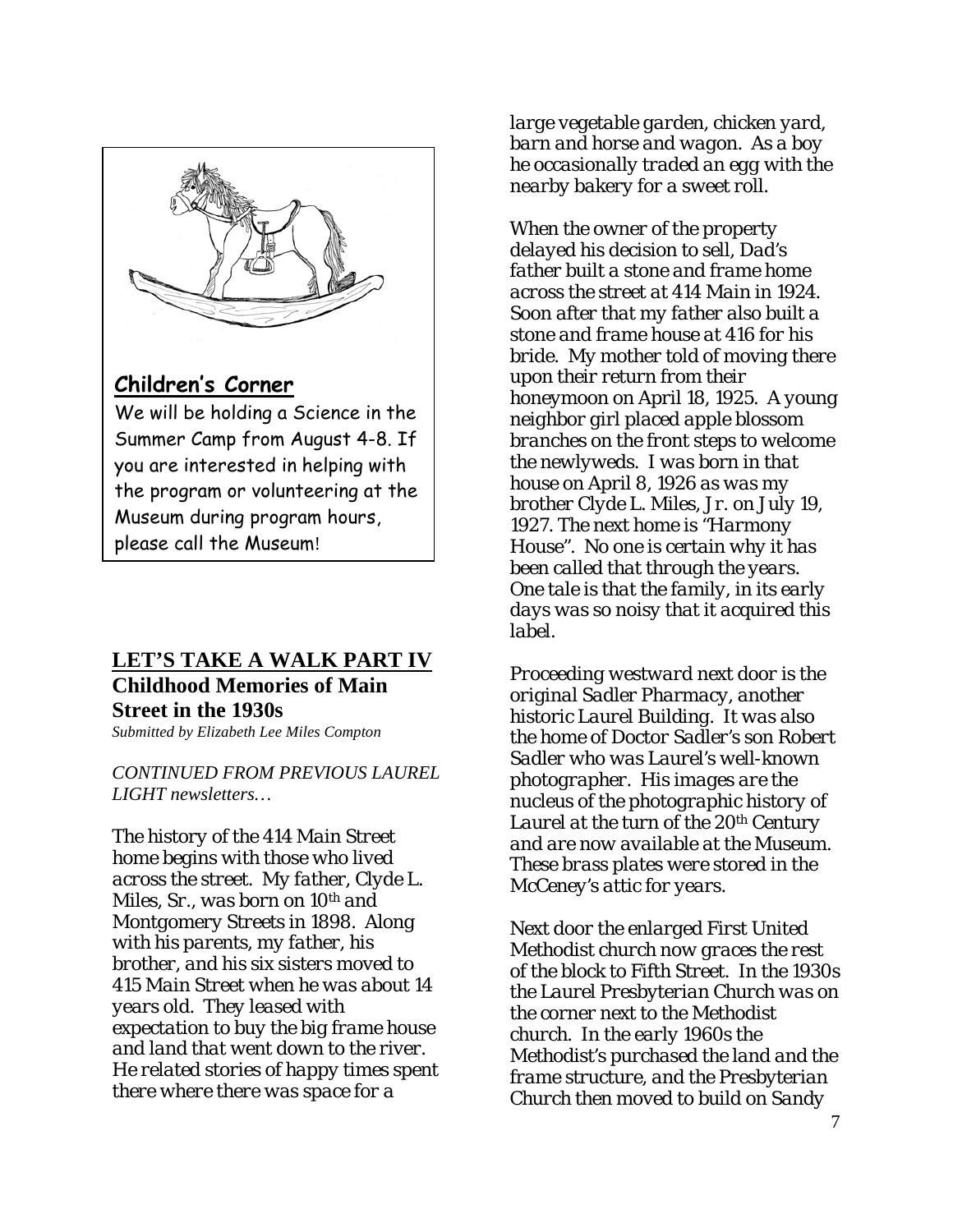*Spring Road. The lumber from the demolished church lay in place for anyone who needed it to haul away. Gertrude Poe, a lifelong member of the Methodist congregation, commissioned her friend and amateur artist J. Richard Compton, MD to create an oil painting of the original 1842 quarried stone church, once on 9th Street. One small, clouded photograph and a salvaged amber glass window frame preserved in the Museum were the only guides. Dr. Compton often visited the site during his production of the picture. A dedication for the picture was held in the church. Miss Poe made a generous donation to the Laurel Museum for the painting. It now hangs on the wall in the First United Methodist Church Social Parlor.*

*Cross 5th Street and you will see the baker's home on the corner. The bakery is next door. We would stop there on the way home for fresh rolls for Sunday dinner. Years later in 1948 my mother and I chose the size of the pans for my wedding cake in the Cordelia Bakery there. The O'Brien building and a fruit and vegetable market follow. Two private homes are seen before the beautiful stone 1848 St. Philip's Church. In addition to its most important function, my religious education, many happy days of Strawberry Festivals, church music and events were spent there with family and friends. My mother taught Sunday school, was an Altar Guild member and active in other church organizations.*

*Now cross 6th Street to view two homes and a wooded section before the large 1870 stone Foundry building. I am not sure if it was occupied in the early 1930s but in the late 30s or early 40s* 

*small trees or shrubbery could be seen growing through its windows. (See previous article entitled "Firm Foundation: A Story of Solid Stones"). Tall hemlock trees grew between it and the Millard apartments next door on the corner of 7th and Main Streets. After you cross 7th you will see the "Lovely Old Ladies of Main Street," so named for c 1840 stone homes built for the mill managers. The 7th Street block is filled with these stone homes. At 8th Street one can see the 1843 St. Mary of the Mills Catholic Church to the south. St. Mildred Hall was on the southwest corner of 8th and Main Streets. Its first floor was used for many community events. My brother and I were sent there for dance lessons. I can still see my brother in his white satin shirt and black velvet short pants tapping away at the recitals. All our relatives gathered to cheer. I had a light blue tutu and white satin ballet toe shoes. I could use just a little of that balance now.*

*Walk up the hill and cross the street where we begin to retrace our steps down the north side of Main Street. We are now at the site of the Laurel Mill. Ninth Street extended past Main to the Iron Bollman-Truss Bridge across the Patuxent River from Prince George's County to Howard County. The loud clatter of the wooden planks of the bridge as automobiles traversed it could be heard for many blocks. The flooding caused by Hurricane Agnus in 1972 washed away the historic bridge. Both of the metal plaques denoting the date and those responsible for its construction were saved from the rushing waters by local citizens. They are stored in the Museum. On the northeast corner of 9th and Main Streets is one of the c 1840 mill*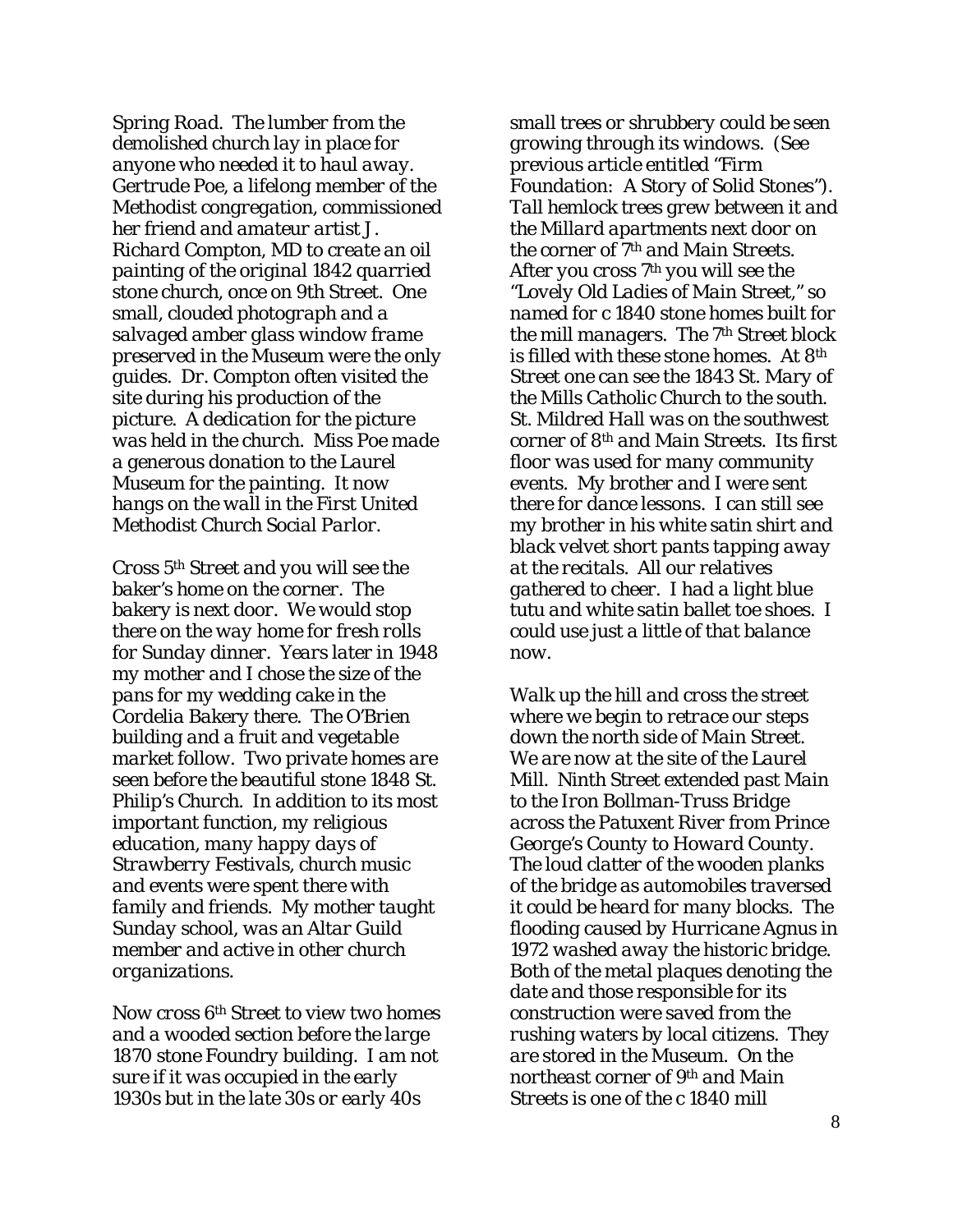*workers brick houses. The house opened in 1996 as the Laurel Museum. That is another story.*

*On both sides, southward from 9th to 7th Streets, are located the granite mill homes. In the 1930s, 7th Street began at Main Street. The C. Philip Nichols Memorial Bridge was not built until 1960. The 6th Street block on the north side held some small frame mill houses intermingled with private homes. One of these was reputed to be a cotton picker's home where raw cotton was delivered to the home to be "picked" of its debris. The occupants were paid by the weight or batch of cotton cleaned. Two attractive houses in this block were occupied by the Gosnell family and one by our Laurel Librarian.*

*On the north side of Main Street where 6th Street ends, the Town Tavern sat. It was once the Laurel Trolley Station until 1925. Ever since it was rotated 90 degrees to make its long side parallel with Main Street it has been a tavern. In 1959 when we moved back to Laurel, Mr. McCahill, owner of the tavern, called on us to welcome us to Laurel in his dark suit, tie and rose in his lapel.*

*Several homes are in this block including Judge Ogle Marbury's big residence with its deep front yard off Main Street. The back yard extended down in the rear near the Patuxent River. More homes dot the area until we come to the Tapscott House. It was originally a bakery. I always enjoy its charming windowed extension in front and still visualize the goodies that could have been displayed there. Many of us remember Mr. Tapscott; we often went to him for stories of "Old Laurel." The nearby Odd Fellows Hall with its*

*Pre Civil War architecture is noteworthy. It is one of the historic buildings mentioned in the Maryland Historic Trust Inventory. Wherein is stated that Laurel has the greatest concentration of historic buildings in Prince George's County.*

*Several homes fill the next area including the one previously mentioned where my father's family lived at 415 Main Street. Eastward were attached offices including on for the Marshall Insurance Company. On the northeast corner of 4th and Main was the home and dental office of Dr. Gibbons. When I was about 11 I accompanied a cousin to her dentist appointment where I heard a cry of pain. It was not my cousin…it was Dr. Gibbons. My cousin had bitten him.*

*Cross 4th Street to the Laurel Furniture Company. Years later when I returned to Laurel in 1959 I made a purchase there. The next day I received a phone call informing me that I had not signed the check I had written. The instructions were to stop next time I was "downtown" to finish it. I was probably distracted by the newsy visit with the shop lady bringing her up to date since leaving home to go to school in 1943. The adjacent small stone building was the early Laurel Building Association.*

*Just east of it was the shop affectionately known as "The Greeks." In 1910, Speros Gavriles came to Laurel to set up an ice cream and candy store at 355 Main Street. He and his wife Anna had seven children. Christina, Pete and Nick helped in the store when they added tasty lunches. It was a favorite gathering place especially for those who worked on*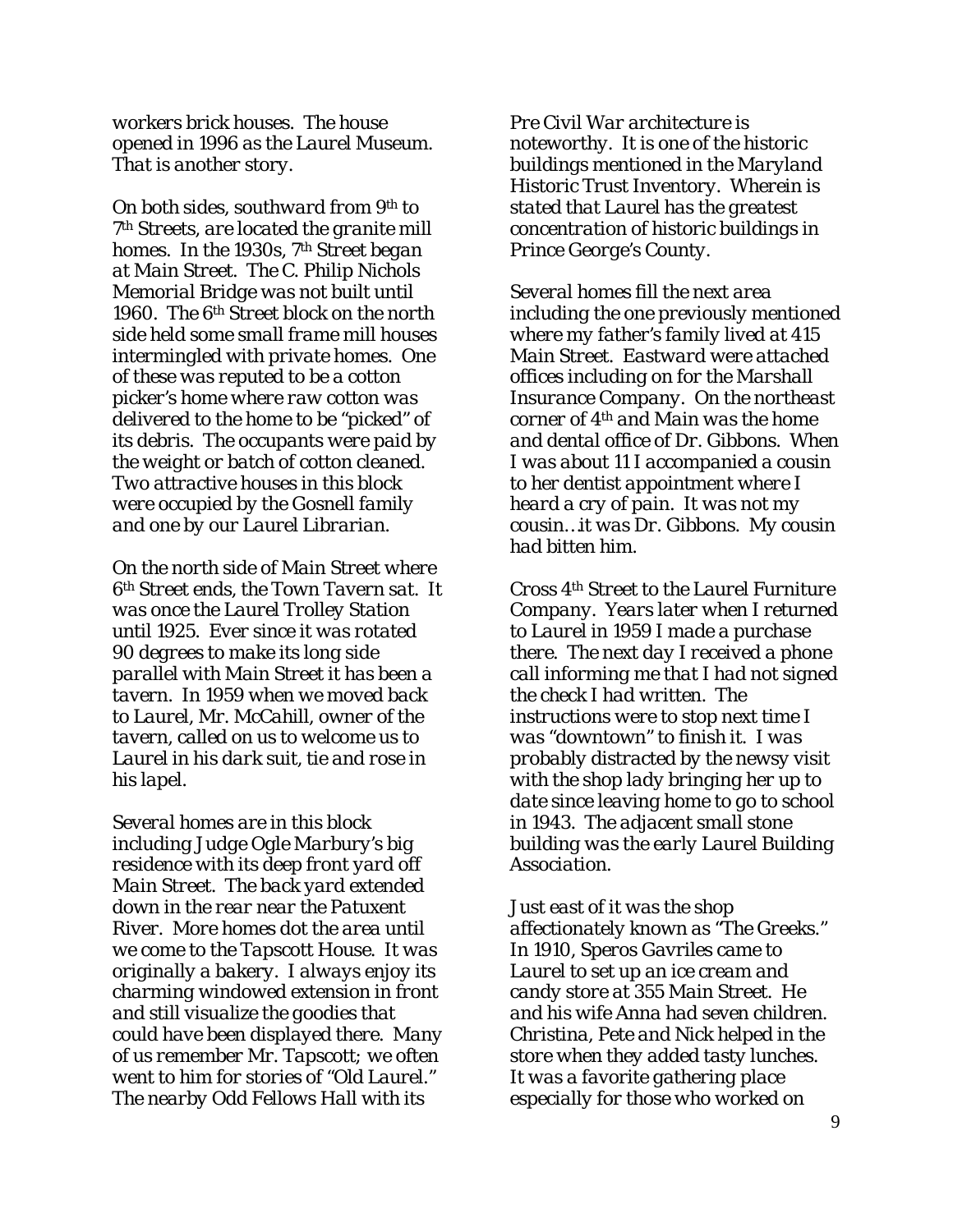*Main Street. To the delight of children and adults alike, their homemade candy Easter eggs were a tradition. It was a thrill to receive a beautiful chocolate egg decorated with colorful flowers with your name embellished on it. I was told that my elderly paternal grandfather, who was very deaf and used a "horn" held loud conversations with Mr. Gavriles who spoke mostly Greek. They somehow communicated cheerfully each day.*

*Next is Hance's shop. We bought school supplies and candy there. Miss Hance, a sweet, gray haired lady in her long, flowered, cotton dress and high button shoes, welcomed her young customers as if they were very important. A double brick building next door held an office on one side and the Kaiser Funeral Home on the other. Next was a frame and stone home/business of Cemetery Monuments. Many samples of their wares filled the front lawn of the house. One could not miss them passing by.*

*Avondale Street was the next intersection. On its northeast corner was Block's Department Store. It had occupied the site since 1897. Most local people's clothing, shoes and other necessities could be met by shopping in this establishment. Mr. Block and his friendly efficient employees welcomed many regular and new shoppers. In the next block one would have seen the new Laurel Leader building appear in 1938. Snyders Laundry and Dry Cleaners was in this area. Nearby is the famous boot maker Kroop family's business. This company, which has been in Laurel for generations, has a reputation in the horse racing world for hand made high quality jockey* 

*boots and other fine shoes. On the northeast corner of C and Main Streets was another grocery. That made three in one and a half blocks. All seemed to prosper or at least survive in spite of the Depression years.*

*This block held the Sussman Store that stocked fine shoes and other items in an attractive shop. Mr. and Mrs. Sussman and daughter Joan lived upstairs. Mrs. Ruth Sussman made history by being elected the first woman to the Laurel City Council. She served illustriously. Somewhere in this block was a Chinese laundry. I took my grandfather's detachable collars there to be stiffly starched. I remember the clouds of steam creeping out of every orifice as I approached the building.*

*At the end of the block stood Ellis Market, a busy grocery especially on Saturday nights when shoppers gathered to visit. Across B Street was the first generation Finskelstein Shoemaker. Many residents walked on expertly repaired shoes by Mr. Finkelstein. To the east was the Athey and Harrison Feed Store with its frame front little changed from its original 19th century appearance. It sold feed to the Laurel Race Track for their horses and to rural customers.*

*The Laurel Hotel dominated the northeast corner of Main Street and Route 1 in the 1930s. Its frame structure with big front porch was on or near sites of previous inns where the stagecoach stopped midway between Baltimore and Washington. The hotel was owned by the Levin family. When I visited their daughter Ann I had my first taste of gelfite fish.*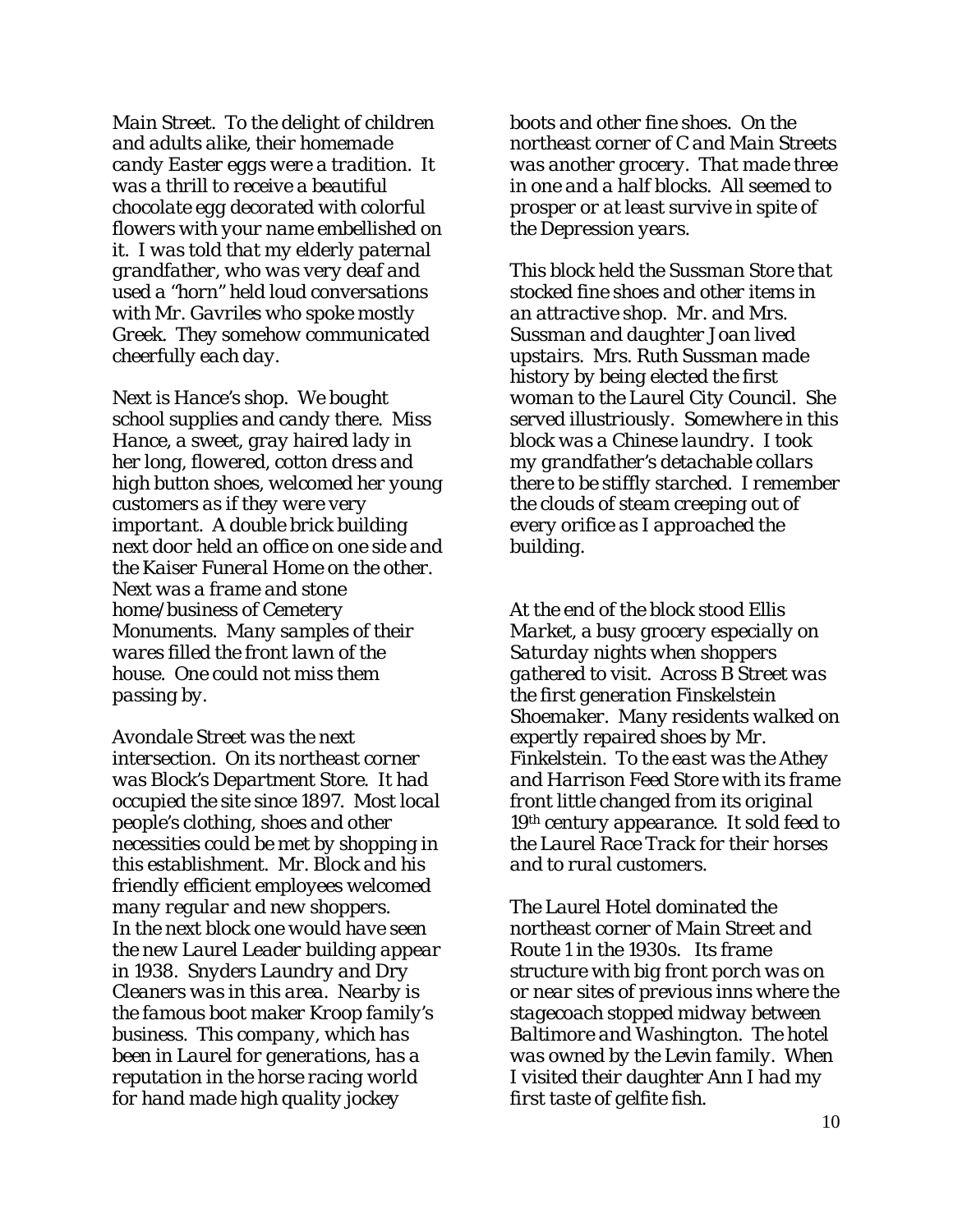*We have now walked a mile westward up Main Street and down the south side. We then turned around and came eastward down Main Street on the north side encompassing the commercial and residential mix of Laurel's Main Street in the 1930s. On November 1, 1932, a Silver Cup was awarded to Laurel by the Bicentennial Commission of Washington for the "Best Looking Town" in Prince George's and Montgomery counties in the contest for best lawns and plantings.*

*This is the Laurel I remember.*

I breathe the air You give to me I enjoy the bright sunshine I see the beauty of the town The Home, The Folks, I Pine

Time seems to pass so quickly now There's a slowness to my pace But Laurel always fills my soul And brings a smile to my face

(Adapted from a poem by Barbara Million)

Elizabeth Lee Miles Compton

**Laurel Historical Society Major Donors and Sponsors** January 1-December 31 2013 \*Starting at the \$250 Level\* Mr. and Mrs. Tim Abell Academy Ford Sales Mr. and Mrs. Randy Anastasi Ms. Nan Wilma Benson Mr. and Mrs. John Bowen Ms. Abby Chessler Dr. and Mrs. J. Richard Compton Mr. Robert DePietro Mr. and Mrs. Lawrence Eldridge Mr. Christopher Erdle Mrs. Glenn Feagin Ms. Elinor Fong Jim and Marlene Frazier Mr. and Mrs. Donald Henyon Mr. and Mrs. Stephen Hubbard Laurel Board of Trade Laurel Properties Group, LLC The Leonard Group Mr. and Mrs. Michael Leszcz Main Street Pharmacy Mr. and Mrs. Warren Marton Maryland Historical Trust Maryland Humanities Council Maryland Jockey Club Maryland Milestones/Anacostia Trails Maryland National Capital Park and Planning Commission Akbar Masood, DDS Mayor and City Council of Laurel, Maryland Mr. and Mrs. George McCeney Mr. and Mrs. James B. McCeney Mr. and Mrs. Louis Montesi Mr. and Mrs. Robert Newkirk Norfolk Southern via Erick Skrivseth Mr. and Mrs. James Ohlmacher Miss Gertrude L. Poe Ms. Shari Pollard Prince George's County Council Quatrefoil Associates Resource Enterprises, Inc. Mr. Russell Rzemien Mrs. Paula Schumann Ken Skrivseth and Karen Lubieniecki Snow Hill Garden Club Mr. and Mrs. R.L. Thompson Snow Hill Garden Club Mr. Paul Keller and Mrs. Frieda Weise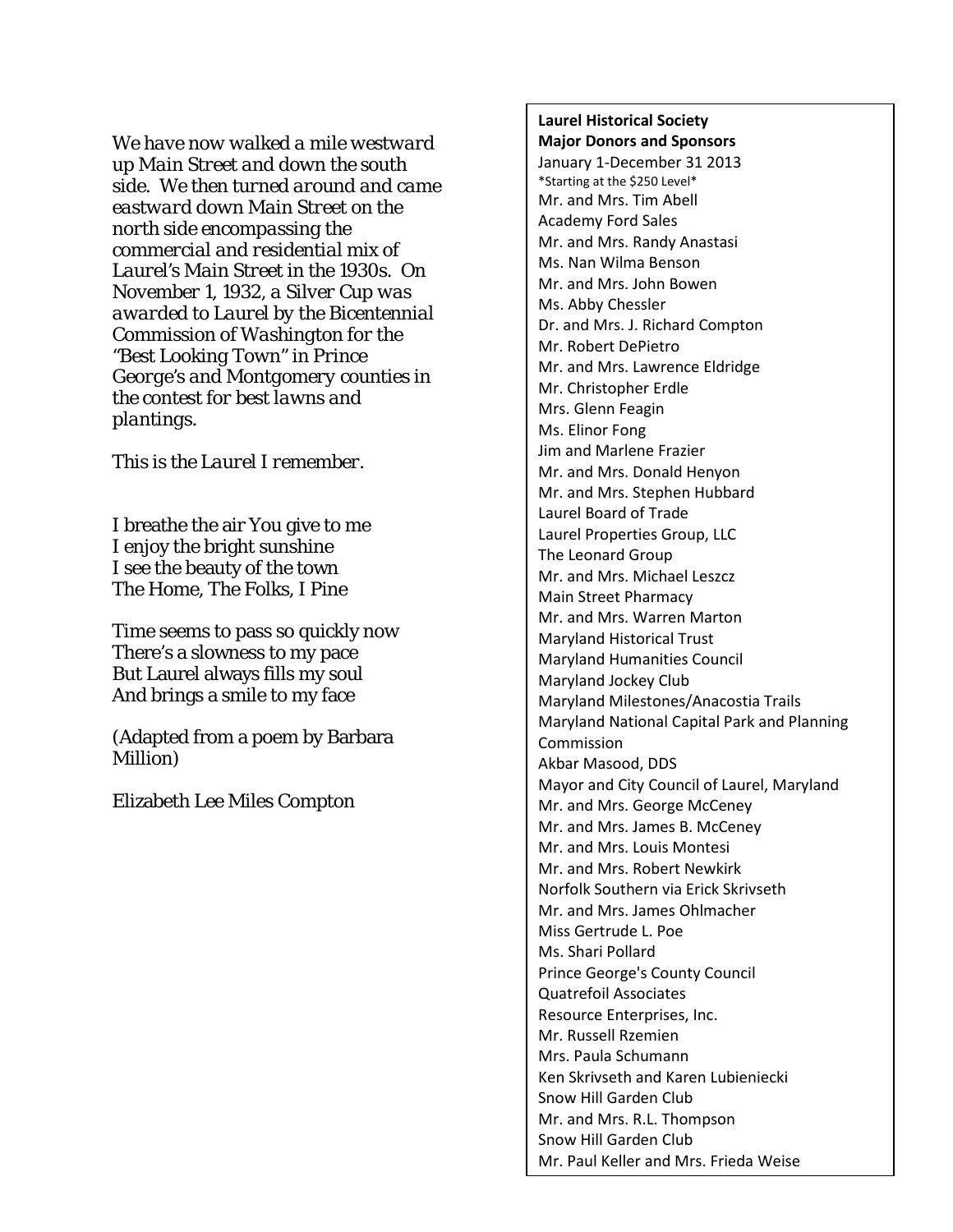**Laurel Historical Society 817 Main Street Laurel, Maryland 20707 301.725.7975/301.725.2675 (fax)** info@laurelhistoricalsociety.org Laurelhistoricalsociety.org **Address Service Requested**

Lindsey Baker, Executive Director Monica Sturdivant, Assistant to the Director **Board of Directors:** Elizabeth Compton, Founding Co-Director Jhanna Levin, President Frieda Weise, Vice President James B. McCeney, Chairman of the Board Marlene Frazier, Recording Secretary Regina Mima, Corresponding Secretary Jeanie Anastasi Michael Boivin, Sr. Frances Brooks Tom Dernoga Chris Erdle Abram Fox Stephen Hubbard Kevin Leonard Lisa Losito Karen A. Lubieniecki Fred Smalls Mariam Thakker Kelly White The Hon. Craig A. Moe (ex officio) Gertrude L. Poe, Director Emeritus Joseph Robison, Director Emeritus Jean Wilson, Director Emeritus



# **Laurel Historical Society Calendar** June 2014 – November 2014

For more information visit laurelhistoricalsociety.org

June 12 6:30 PM Friends and Family Picnic Laurel Museum Grounds

July Fine Wine Tastings Snow Hill Manor

August 4-8 Science in the Summer Camp Laurel Pool Room September 11 Singing Laurel's History Laurel Museum Grounds

October 17 Historic Haunt October 19 Community Curator's Event for Kids Laurel Pool Room

November 2